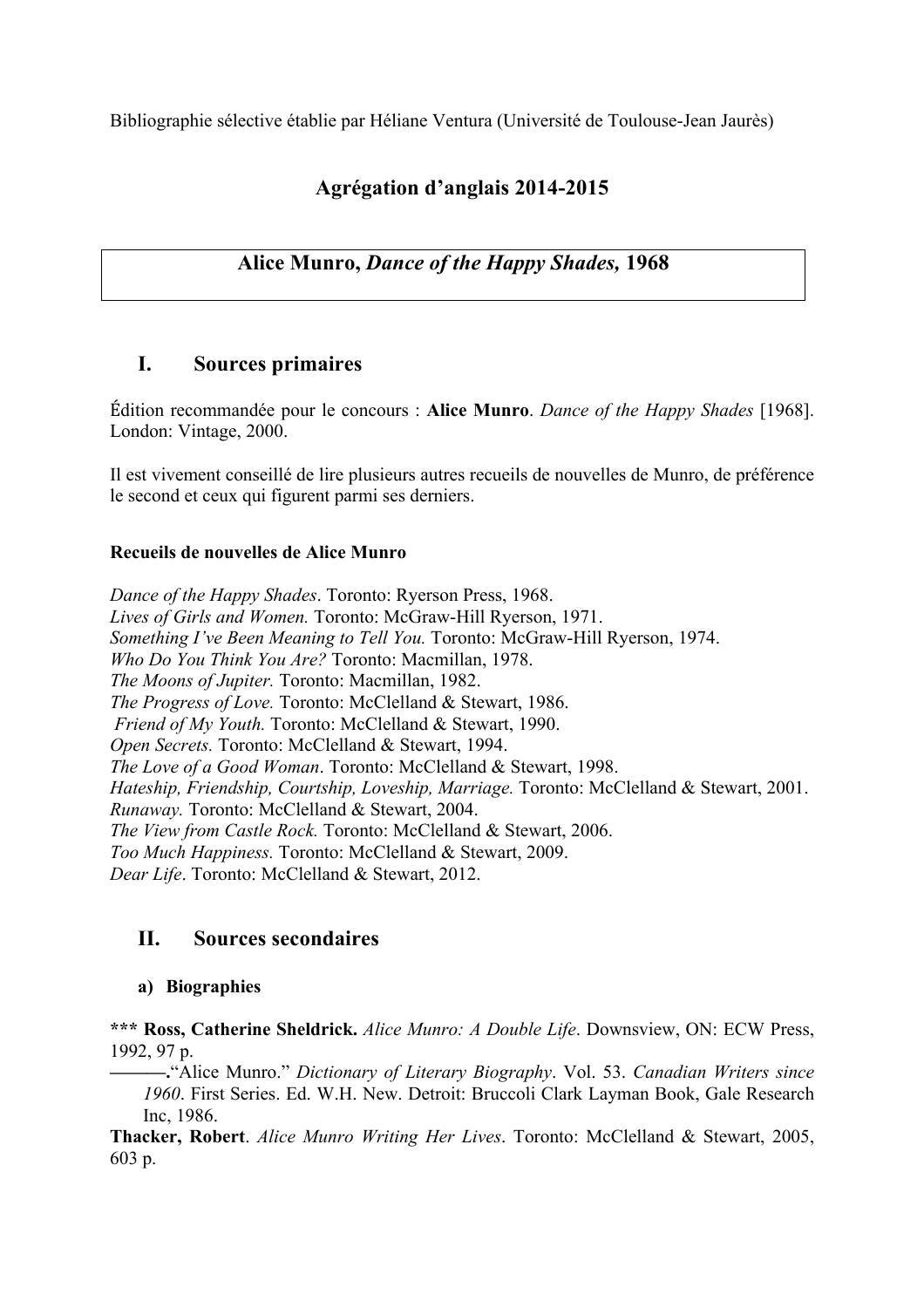#### **b) Monographies et recueils d'articles**

**Bigot, Corinne.** *Les silences de la nouvelle.* Rennes : Presses Universitaires de Rennes, 2014.

- **Bigot, Corinne et Catherine Lanone.** *Sunlight and Shadow Past and Present Alice Munro's Dance of the Happy Shades*. Paris : Presses Universitaires de France, 2014.
- **Blodgett, E.D.** *Alice Munro*. Twayne's World Authors Series. Boston: Hall, 1988.
- **Bloom, Harold.** Ed. *Alice Munro. Bloom's Modern Critical Views*. New York: Infobase Publishing, 2009.
- **Cox, Ailsa.** *Alice Munro*. Tavistock: Northcote House, 2004.
- **Cox, Ailsa and Christine Lorre**. *The Mind's Eye Alice Munro's Dance of the Happy Shades*. Paris : Fahrenheit, 2015.
- **Duncan, Isla.** *Alice Munro's Narrative Art.* New York: Palgrave Macmillan, 2011.
- **Jobert Manuel & Michael Toolan.** Eds. Stylistic Perspectives on Alice Munro's *Dance of the Happy Shades*, *Etudes de Stylistique Anglaise*, 8, 2015.
- **Guignery, Vanessa.** Ed. *The Inside of a Shell Alice Munro's Dance of the Happy Shades.*  Newcastle upon Tyne: Cambridge Scholars Publishing, 2015.
- **Heble, Ajay.** *The Tumble of Reason: Alice Munro's Discourse of Absence*. Toronto: University of Toronto Press, 1994.

**Howells, Coral Ann.** *Alice Munro*. Manchester: Manchester University Press, 1998.

- **Le Jeune, Françoise.** Ed. *Revue Etudes Canadiennes/ Canadian Studies*, 77 (February 2015).
- **MacKendrick, Louis**. *Some Other Reality: Alice Munro's Something I've Been Meaning to Tell You*. Downsview, ON: ECW Press, 1993.
- **Martin, W.R.** *Alice Munro. Paradox and Parallel*. Edmonton: University of Alberta Press, 1987.
- **McCaig, JoAnn.** *Reading In: Alice Munro's Archives*. Waterloo, ON: Wilfrid Laurier University Press, 2002.
- **Rasporich, Beverly.** *Dance of the Sexes. Art and Gender in the Fiction of Alice Munro.* Edmonton: University of Alberta Press, 1990.
- **Ventura, Héliane.** *The Short Stories of Alice Munro*, *Journal of the Short Story in English* 55  $(Autumn 2010)$ .  $\lt$  http://jsse.revues.org/1055 >
- **Ventura, Héliane.** *Alice Munro Dance of the Happy Shades*. Neuilly : Atlande 2015.
- **York Lorraine.** "The Delicate Moment of Exposure." *The Other Side of Dailiness, Photography in the Works of Alice Munro, Timothy Findley, Michael Ondaatje, and Margaret Laurence*. Downsview, ON: ECW Press, 1988. 21–50.

#### **c) Entretiens avec Alice Munro et commentaires de Alice Munro sur son oeuvre**

- **Gibson, Graham.** *Eleven Canadian Novelists Interviewed by Graham Gibson*. Toronto: Anansi Press, 1973.
- **Gittings, Christopher E.** "The Scottish Ancestor: a Conversation with Alice Munro." *Scotlands* 2 (1994): 83–96.
- **Hancock, Geoff.** "Alice Munro." *Canadian Writers at Work*. Toronto: Oxford University Press, 1987. 187–224.
- **Metcalf, John.** "A Conversation with Alice Munro." *Journal of Canadian Fiction* 1.4 (Fall 1972): 54–62.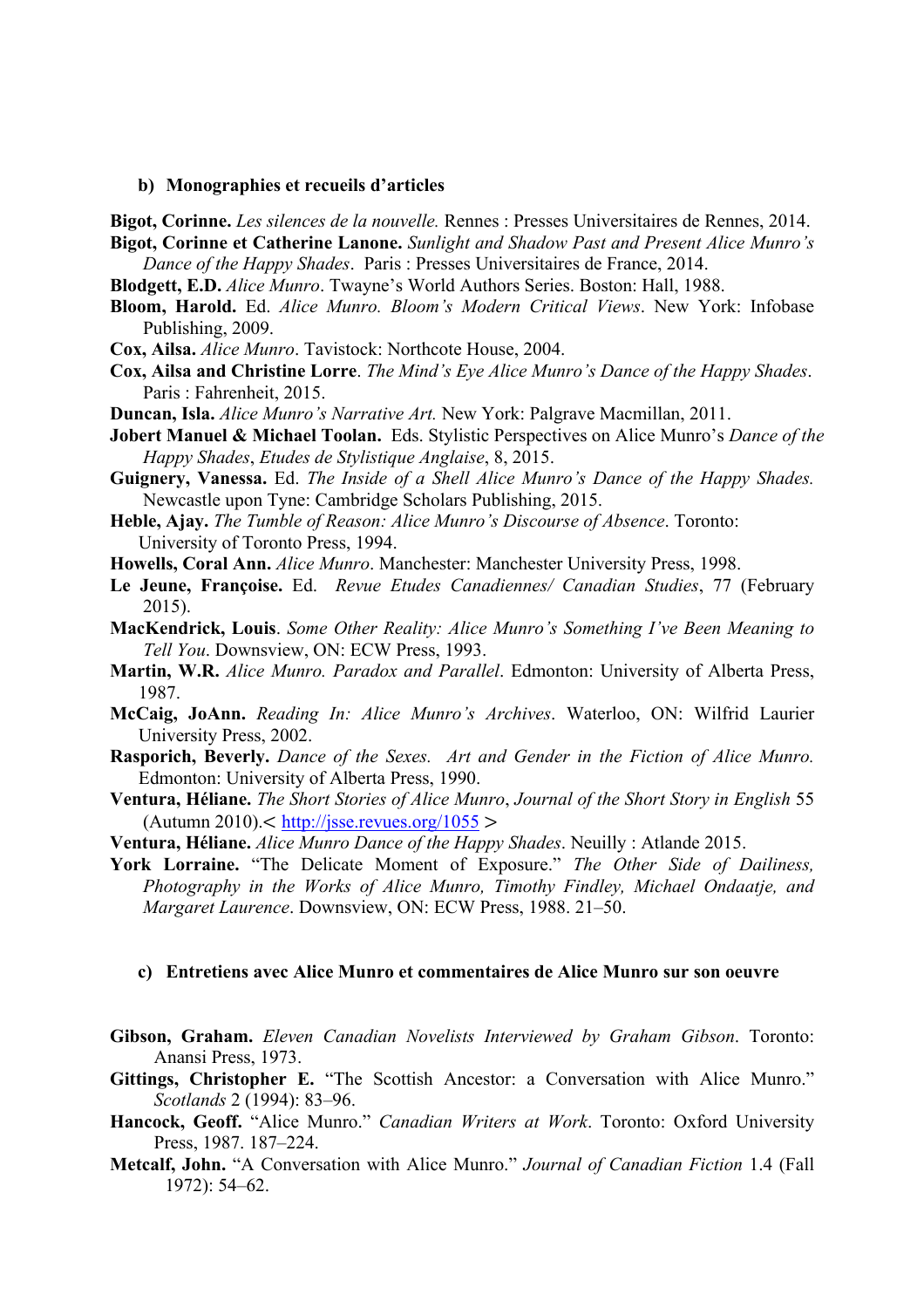- **\*\*\*Munro, Alice.** "Boys and Girls." *Sixteen by Twelve Short Stories by Canadian Writers*. Ed. John Metcalf. Toronto: McGraw-Hill Ryerson, 1970.
	- **———.** "What is Real?" *Making it New: Contemporary Canadian Stories*. Ed. John Metcalf. Toronto: Methuen, 1982. 223–26.
		- **———.** "Introduction." *Alice Munro: Selected Stories*. Toronto: Penguin, 1998. i-xvii.
- **Twigg, Alan.** *For Openers Conversations with 24 Canadian Writers*. Madeira Park, B.C.: Harbour Publishing, 1991.
- **Struthers, J. R. (Tim).** "The Real Material: An Interview with Alice Munro." *Probable Fictions: Alice Munro's Narrative Acts.* Ed. Louis K. MacKendrick. Downsview, ON: ECW Press, 1983. 5–36.
- **\*\*\*Wachtel, Eleanor.** "Alice Munro A Life in Writing. A Conversation with Eleanor Wachtel." *Queen's Quarterly* 112.2 (Summer 2005): 267–280.

## **d) Entretiens en ligne**

\*\*\* **Simpson, Mona and Jeanne McCulloch.** "Alice Munro: The Art of Fiction." *The Paris Review* 137 (1994).

<http://www.theparisreview.org/interviews/1791/the-art-of-fiction-no-137-alice-munro>

**Quinn, Alice**. "Go Ask Alice." *The New Yorker* 19 Feb. 2001. <http://www.newyorker.com/archive/2001/02/19/010219on\_online\_munro?currentPage=all>

**\*\*\*Edemariam, Aida.** "Alice Munro: Riches of a Double Life." *The Guardian* 4 Oct. 2003. <*www.theguardian.com › ... ›* Books *›* Alice Munro>

*The New Yorker* 20 Nov. 2012.

<http://www.newyorker.com/online/blogs/books/2012/11/on-dear-life-an-interview-withalice-munro.html#ixzz2D0a8fMMK>

## *d)* **\*\*\*Articles consacrés aux nouvelles de** *Dance of the Happy Shades*

**Dvorak, Marta.** "The Other Side of Dailiness" : Alice Munro's Melding of Realism and Romance in *Dance of the Happy Shades.*" *Etudes Anglaises* 67-3 (2014): 302-317.

• Sur "Walker Brothers Cowboy"

**Blythe, Hall.** "Munro's "Walker Brothers Cowboy."" *Explicator* 6.2 (Winter 2007): 115–117.

- Sur "The Shining Houses"
- **Carscallen, James.** "The Shining Houses: A Group of Stories." *The Art of Alice Munro: Saying the Unsayable*. Ed. Judith Miller. Waterloo, ON: University of Waterloo Press, 1984. 85–101.
	- Sur "Day of Butterfly"
- **Kelly, Darlene**. "Alice Munro's "Day of the Butterfly": An American Source." *Ariel* 29.2 (1998): 115–28.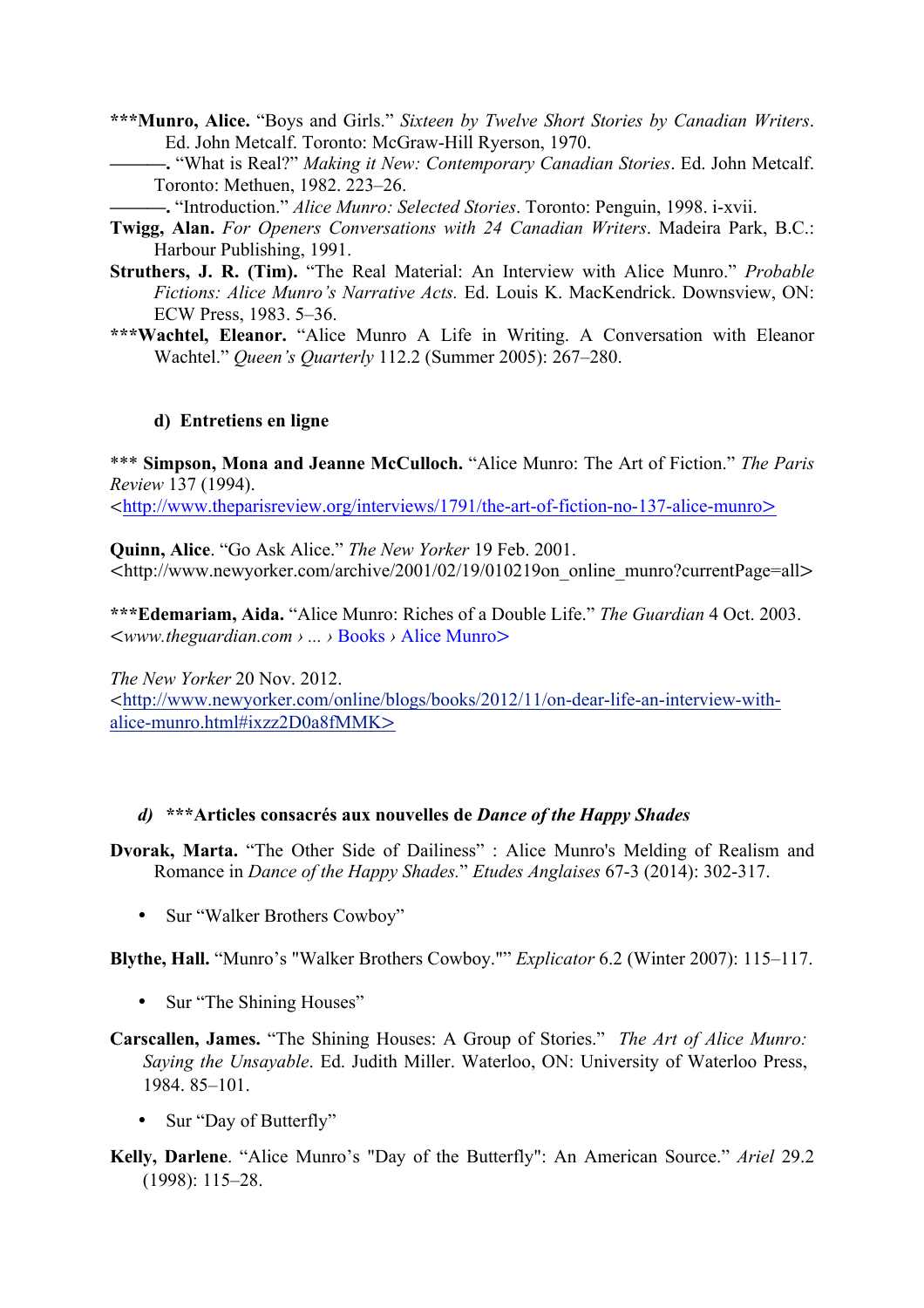• Sur "Boys and Girls"

**Goldman, Marlene.** "Penning in the Bodies: The Construction of Gendered Subjects in Alice

Munro's 'Boys and Girls.'" *Studies in Canadian Literature* 15.1 (1990): 62-75.

- **Nischik, Reingard M.** "Undoing Gender: Alice Munro's 'Boys and Girls.'" *The Canadian Short Story: Interpretations.* Ed. Reingard M. Nischik. Rochester: Camden House, 2007. 203–18.
- **Ventura, Héliane.** "L'implicite dans l'ekphrasis ou le cryptogramme pictural chez Alice Munro." *L'implicite dans la nouvelle de langue anglaise.* Laurent Lepaludier (dir.). Rennes : Presses Universitaires de Rennes**,** 2005. 157–167.
- **Ventura, Héliane**. "Alice Munro's 'Boys and Girls': Mapping out Boundaries" *Commonwealth Essays and Studies* 15. 1 (Autumn 1992): 80–88.
	- Sur "Sunday Afternoon"
- **Duncan, Isla.** "Social Classes in Alice Munro's "Sunday Afternoon" and "The Hired Girl."" *British Journal of Canadian Studies* 22.1 (2009): 15–30.
- **Carrington, Ildikó de Papp**. "Other Rooms, Other Texts, Other Selves: Alice Munro's "Sunday Afternoon" and "Hired Girl."" *Journal of the Short Story in English* 30 (Spring 1998): 33–44.

#### e) **Articles comportant des références à** *Dance of the Happy Shades*

- **Canitz, A. E. Christa** & **Roger Seamon.** "The Rhetoric of Fictional Realism in the Stories of Alice Munro." *Canadian Literature* 150 (Autumn 1996): 67–80.
- **Condé, Mary.** "True Lies: Photographs in the Stories of Alice Munro." *Études Canadiennes* 32 (1992): 97–110.
- **Dvorak, Martha.** "Alice Munro's 'Lovely Tricks' from *Dance to the Happy Shades* to *Hateship, Friendship, Courtship, Loveship, Marriage.*" *Open Letter* 11.9/ 12.1 (Fall Winter 2003/4): 55–77.
- **Hoy, Helen.** "'Dull, Simple, Amazing and Unfathomable: Paradox and Double Vision in Alice Munro's Fiction." *Studies in Canadian Literature* 5 (Spring 1980): 100–15.
- **Martin, W.R. & Warren Ober.** "Alice Munro as Small Town Historian." *Essays on Canadian Literature* 66 (Winter 1998): 128–46.
- **McGill, Robert.** "Where Do You Think You Are? Alice Munro's Open Houses." *Mosaic: a Journal for the Interdisciplinary Study of Literature* 35. 4 (Dec 2002): 103–119. Contient en particulier une référence à "The Shining Houses."
- **Rasporich, Beverly.** "Child-Women and Primitives in the Fiction of Alice Munro." *Atlantis,* 1.2 (1976): 4–14.
- **Smythe, Karen.** "Shapes and Shades of Death: the Meaning of Loss in Alice Munro's Early Stories." *Wascana Review* 25.1 (Spring 1990): 41–52.
- **Smythe, Karen.** "Sad Stories: The Ethics of Epiphany in Munrovian Elegy." *University of Toronto Quarterly* 60.4 (1991): 493–506.
	- *f)* **Articles faisant référence à d'autres nouvelles que celles de** *Dance of The Happy Shades*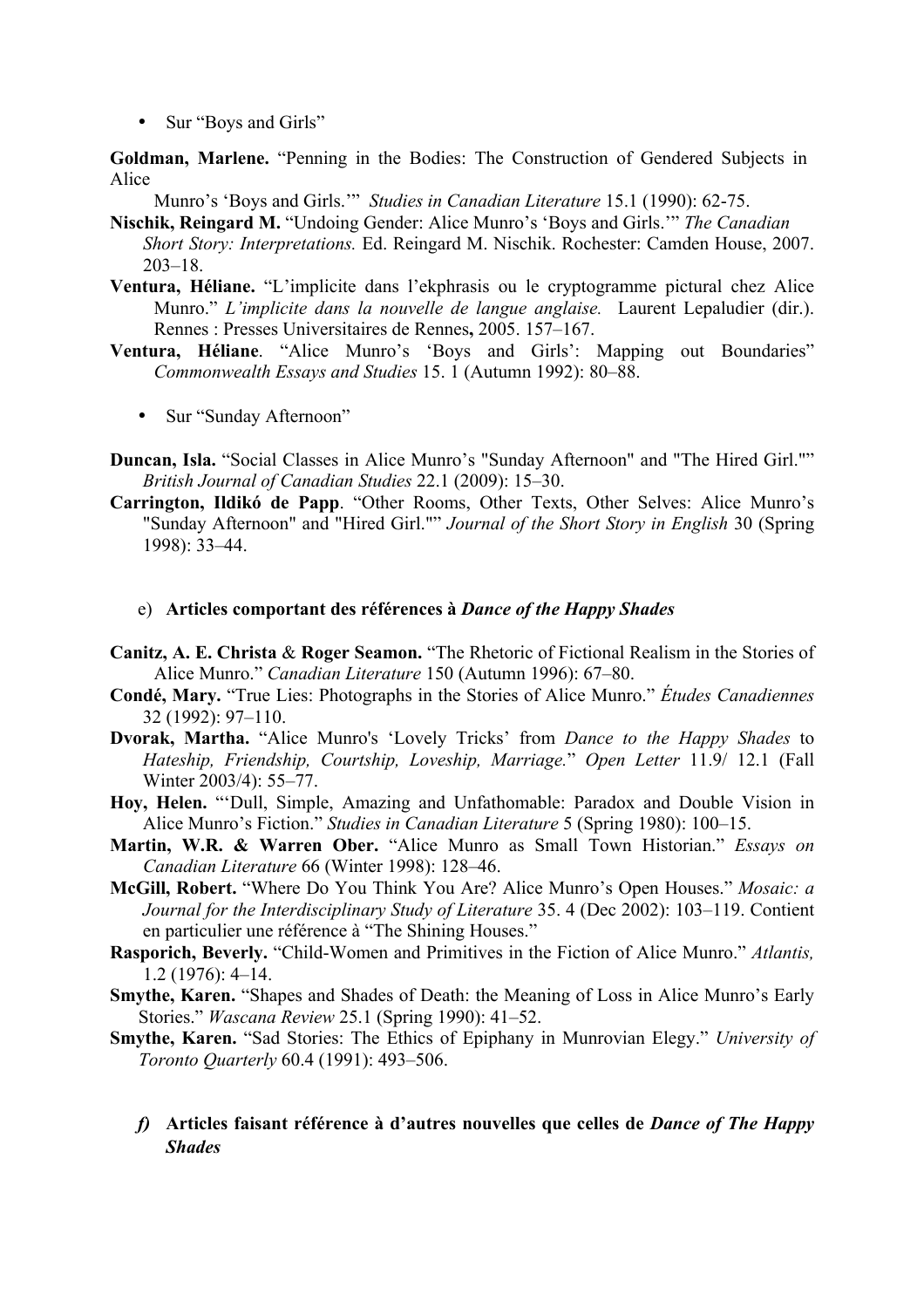- **Bigot, Corinne.** "L'italique et l'inscription de la résurgence dans les nouvelles d'Alice Munro." *Bulletin de la Société de stylistique anglaise* 31 (2008): 63–76. <http://stylistique-anglaise.org/document.php?id=741>
- **Carrington, Ildikó de Papp**. "Double-Talking Devils: Alice Munro's 'A Wilderness Station.'" *Essays on Canadian Writing* 58 (1996): 71–92.
- **Djwa, Sandra.** "Deep Caves and Kitchen Linoleum: Psychological Violence in the Fiction of Alice Munro." *Violence in the Canadian Novel since1960/Violence dans le roman canadien depuis 1960.* Eds Virginia Harger-Grinling & Terry Goldie. St John, Newfoundland: Memorial University of Newfoundland Press, 1981. 177–190.
- **Dombrowski, Eileen.** "'Down to Earth': Alice Munro and Transcience. [sic]" *The University of Windsor Review* 14.1 (Fall-Winter 1978): 21–29.
- **Duncan, Isla J.** "'It seems so much the truth it is the truth': Persuasive Testimony in Alice Munro's 'A Wilderness Station.'" *Studies in Canadian Literature* 28.2 (2003): 98–110.
- **Gittings, Christopher E.** "Constructing a Scots-Canadian Ground: Family History and Cultural Translation in Alice Munro." *Studies in Short Fiction* 34.1 (1997): 27–37.
- **Heller, Deborah.** "Getting Loose: Women and Narration in Alice Munro's *Friend of My Youth*.'" Ed. Robert Thacker. *The Rest of the Story: Critical Essays on Alice Munro*. Downsview, ON: ECW Press, 1999. 60–80.
- **\*\*\*Hunter, Adrian.** "Story into History. Alice Munro's Minor Literature." *English* 53 (Autumn 2004): 219–38.
- **Kamboureli, Smaro.** "The Body as Audience and Performance in the Writing of Alice Munro." *A Mazing Space: Writing Canadian Women Writing*. Eds. Shirley Neuman and Smaro Kamboureli. Edmonton: Longspoon/NeWest, 1986. 31–8.
- **\*\*\*Lecercle, Jean-Jacques.** "Alice Munro's Two Secrets." *Open Letter* 11.9/12.1 (Fall Winter 2003-2004): 25–36.
- **McGill, Robert.** "'Somewhere I've Been Meaning to Tell You': Alice Munro's Fiction of Distance." *The Journal of Commonwealth Literature* 37.1 (2002): 9–29.
- **\*\*\*McGill, Robert.** "Daringly out in the Public Eye: Alice Munro and the Ethics of Writing Back." *University of Toronto Quarterly* 76.3 (Summer 2007): 874–89.
- **McGill, Robert.** "No Nation but Adaptation: 'The Bear Came Over the Mountain', *Away from Her* and What it Means to be Faithful." *Canadian Literature* 197 (Summer 2008): 98–111.
- **Ventura, Héliane.** "De l'image au texte : le devenir-nouvelle de 'The Beggar Maid' de Alice Munro." *Études Anglaises* 61-1 (2008): 58–67.
- **Ventura, Héliane.** "Alice Munro's "Princess Ida": Revisiting Alfred Tennyson, Marcel Proust and Others in South Western Ontario." *The Transatlantic Short Story*. *Journal of the Short Story in English* 61 (Autumn 2013): 71–84.
- **Ventura, Héliane.** "Le village chaosmique d'Alice Munro", *Etudes Anglaises* 67-3 (2014): 318-331.
- **Ventura, Héliane.** "Genealogy and Geology: Of Metanarratives of Origins", Tectonic Shifts: The Global and the Local, *Commonwealth Essays and Studies* 34-1 (Autumn 2011): 93- 100.
- **Ventura, Héliane** "Au risque de la voix : résurgences contemporaines de la parrhesia", Questions de voix, *Tropismes* 17 (2011): 138-148.
- **Ventura, Héliane** "The Relevance of the Chimera: Ekphrasis, Anamorphosis and Phantasy in **"**Runaway**"** by Alice Munro", The Relevance of Theory*, Tropismes* 16 (2010): 239- 260.
- **Woodcock, George.** "The Plots of Life: The Realism of Alice Munro." *Queen's Quarterly* 93:2 (1986): 235–50.